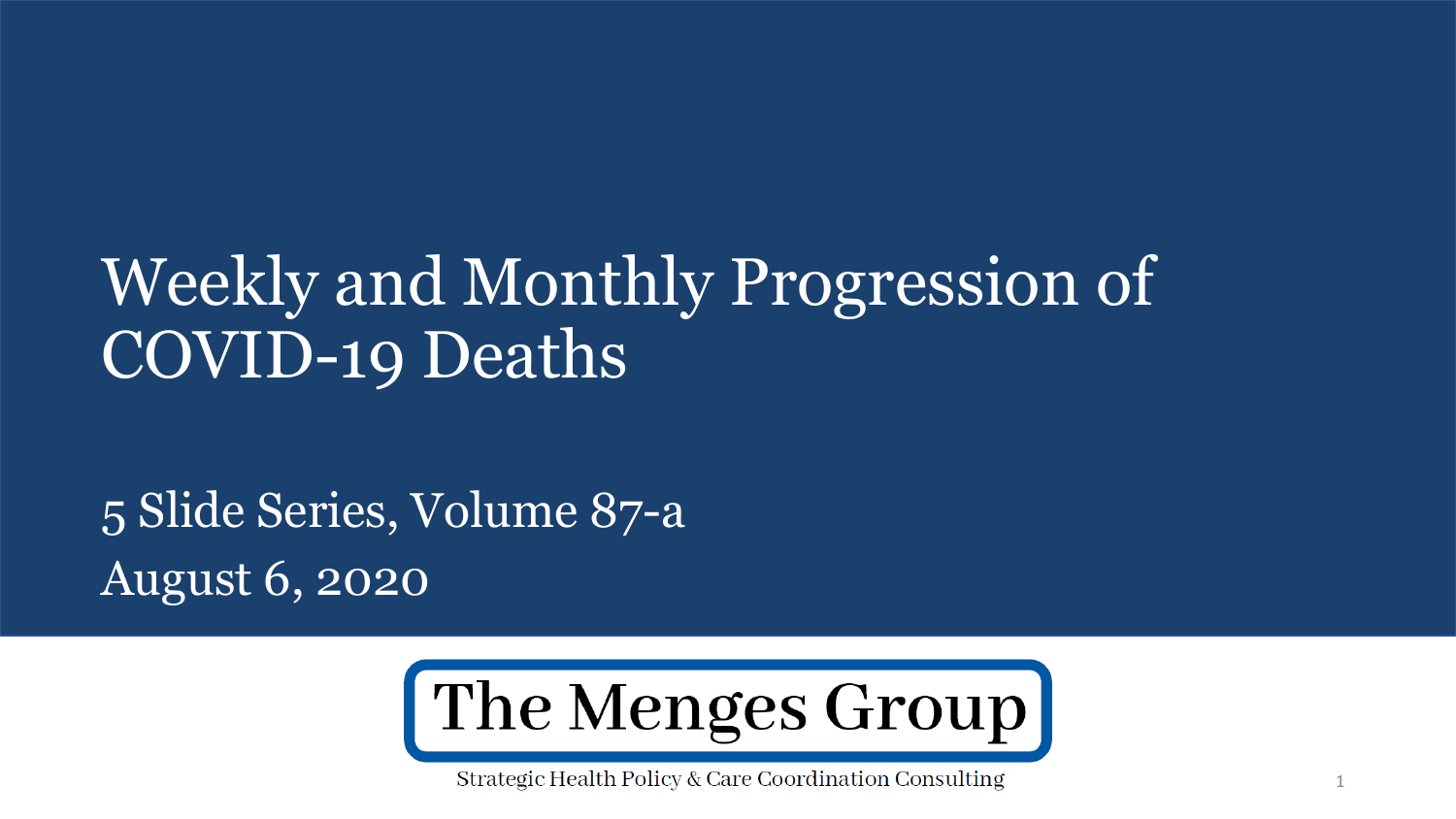# Summary Findings

- oApproximately 8,500 COVID deaths occurred in the USA last week. While this is less than half the number of deaths that occurred in the USA's worst week to date (the week ending April 18th), the country's weekly death count is trending in the wrong direction.
	- $\circ$  The week ending August 1 had the  $7<sup>th</sup>$  highest number of deaths among the 23 weeks since the first COVID death was reported in the USA.
	- o The week ending August 1 was the fourth consecutive week where the nation's new COVID deaths increased relative to the prior week.
- o18 states experienced their highest number of monthly COVID deaths during April; another 16 states did so during May. No state experienced its most COVID deaths during June. During July, however, 16 states experienced their largest number of COVID deaths.

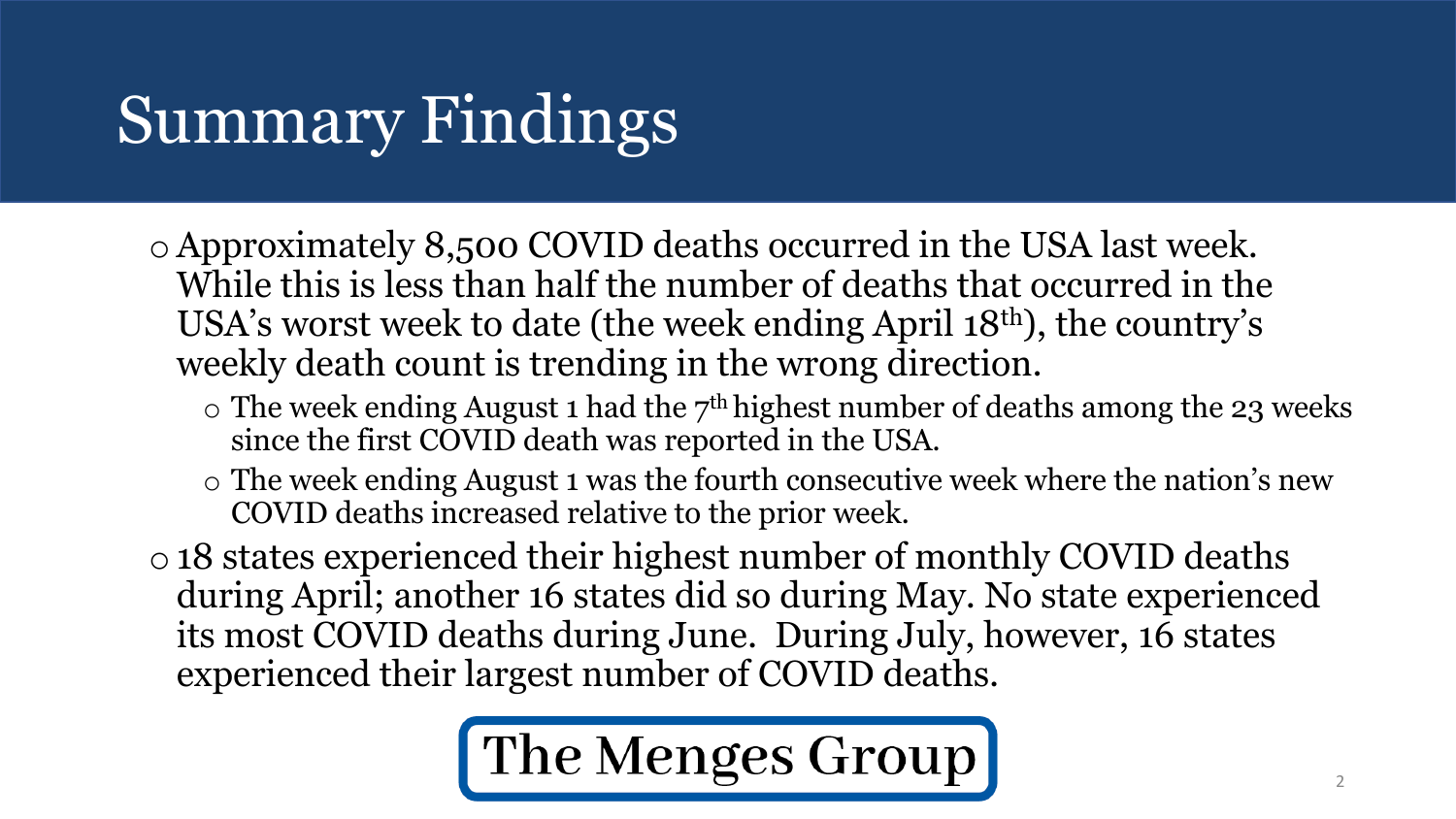## National COVID Deaths Per Week

#### Weekly Deaths & Weekly Death Rankings,





- New weekly COVID deaths in the US peaked the week ending April 18<sup>th</sup> at close to 18,000 before falling steadily until mid-June.
- However, since the week ending July  $4<sup>th</sup>$ , the number of new deaths has increased each week.
- Last week, the US had over 8,500 COVID deaths—the highest weekly total since the week ending May  $16<sup>th</sup>$  and the  $7<sup>th</sup>$  highest weekly total among the 23 weeks since the USA's first COVID death was reported.

Week ending date

The Menges Group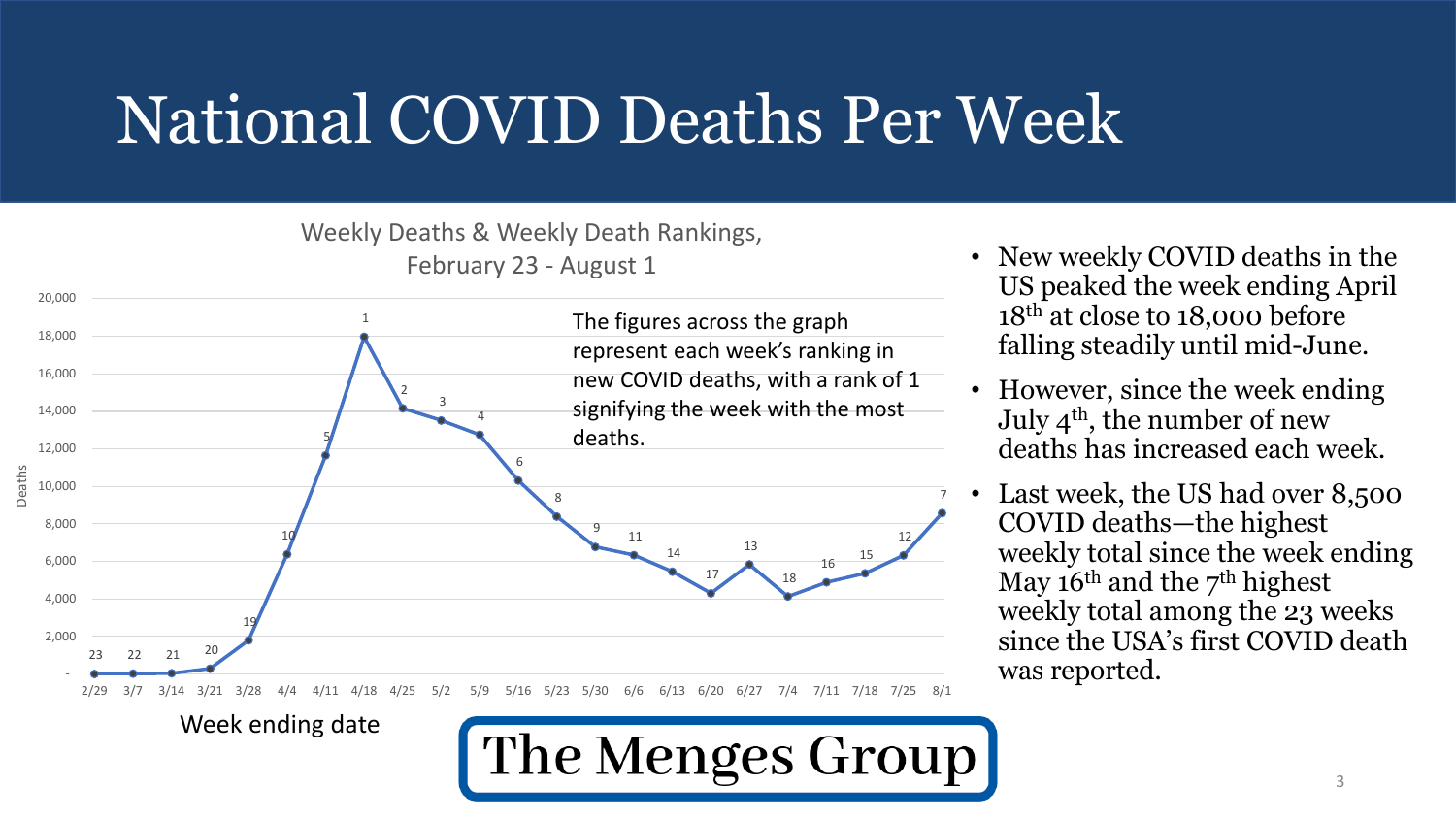### Table 1 of 2: COVID Deaths by Month Over the Past Five Months, Alabama through Rhode Island

|                      | <b>New</b><br><b>Deaths</b> | <b>New</b><br><b>Deaths</b> | <b>New</b><br><b>Deaths</b> | <b>New</b><br><b>Deaths</b> | <b>New</b><br><b>Deaths</b> | <b>Deaths Per</b><br>Population, | <b>State Ranking in</b><br>100,000 Deaths Per 100,000<br>Population, as of |
|----------------------|-----------------------------|-----------------------------|-----------------------------|-----------------------------|-----------------------------|----------------------------------|----------------------------------------------------------------------------|
| <b>State</b>         | in March                    | in April                    | in May                      | in June                     | in July                     | as of July 31                    | July 31                                                                    |
| Alabama              | 14                          | 258                         | 358                         | 320                         | 630                         | 32.2                             | 18                                                                         |
| Alaska               | $\overline{2}$              | 5                           | 1                           | 4                           | $\overline{9}$              | 2.9                              | 50                                                                         |
| Arizona              | 24                          | 296                         | 586                         | 739                         | 2,050                       | 50.8                             | 14                                                                         |
| Arkansas             | 8                           | 53                          | 72                          | 137                         | 183                         | 15.0                             | 37                                                                         |
| California           | 184                         | 1,873                       | 2,185                       | 1,841                       | 3,139                       | 23.3                             | 29                                                                         |
| Colorado             | 69                          | 706                         | 670                         | 245                         | 151                         | 32.0                             | 19                                                                         |
| Connecticut          | 69                          | 2,188                       | 1,687                       | 378                         | 110                         | 124.3                            | 4                                                                          |
| Delaware             | 10                          | 142                         | 214                         | 143                         | 76                          | 60.1                             | 10                                                                         |
| District of Columbia | 9                           | 215                         | 242                         | 85                          | 34                          | 82.9                             | 7                                                                          |
| Florida              | 85                          | 1,182                       | 1,183                       | 1,054                       | 3,338                       | 31.9                             | 20                                                                         |
| Georgia              | 126                         | 995                         | 898                         | 739                         | 916                         | 34.6                             | 16                                                                         |
| Hawaii               | $\mathbf 1$                 | 15                          | 1                           | $\mathbf{1}$                | $\overline{7}$              | 1.8                              | 51                                                                         |
| Idaho                | 9                           | 54                          | 19                          | 10                          | 101                         | 10.8                             | 42                                                                         |
| Illinois             | 107                         | 2,254                       | 3,065                       | 1,710                       | 567                         | 60.8                             | 9                                                                          |
| Indiana              | 61                          | 1,053                       | 1,020                       | 506                         | 325                         | 44.0                             | 15                                                                         |
| lowa                 | 7                           | 155                         | 375                         | 180                         | 155                         | 27.6                             | 25                                                                         |
| Kansas               | 10                          | 123                         | 78                          | 65                          | 82                          | 12.3                             | 41                                                                         |
| Kentucky             | 18                          | 222                         | 201                         | 147                         | 165                         | 16.9                             | 34                                                                         |
| Louisiana            | 240                         | 1,665                       | 886                         | 430                         | 728                         | 84.9                             | 6                                                                          |
| <b>Maine</b>         | 5                           | 48                          | 36                          | 16                          | 18                          | 9.2                              | 44                                                                         |

|                 | <b>New</b><br><b>Deaths</b> | <b>New</b><br><b>Deaths</b> | <b>New</b><br><b>Deaths</b> | <b>New</b><br><b>Deaths</b> | <b>New</b><br><b>Deaths</b> | <b>Deaths Per</b><br>Population, | <b>State Ranking in</b><br>100,000 Deaths Per 100,000<br>Population, as of |
|-----------------|-----------------------------|-----------------------------|-----------------------------|-----------------------------|-----------------------------|----------------------------------|----------------------------------------------------------------------------|
| <b>State</b>    | in March                    | in April                    | in May                      | in June                     | in July                     | as of July 31                    | <b>July 31</b>                                                             |
| Maryland        | 18                          | 1,121                       | 1,393                       | 658                         | 303                         | 57.8                             | 11                                                                         |
| l Massachusetts | 89                          | 3,473                       | 3,284                       | 1,208                       | 555                         | 124.9                            |                                                                            |
| Michigan        | 264                         | 3,524                       | 1,703                       | 706                         | 256                         | 64.6                             | 8                                                                          |
| Minnesota       | 12                          | 331                         | 707                         | 426                         | 164                         | 29.1                             | 24                                                                         |
| Mississippi     | 20                          | 241                         | 473                         | 339                         | 590                         | 55.9                             | 13                                                                         |
| Missouri        | 15                          | 326                         | 443                         | 250                         | 251                         | 20.9                             | 31                                                                         |
| Montana         | 5                           | 11                          | $\mathbf{1}$                | 5                           | 38                          | 5.6                              | 48                                                                         |
| l Nebraska      | 4                           | 66                          | 108                         | 101                         | 59                          | 17.5                             | 33                                                                         |
| Nevada          | 26                          | 217                         | 176                         | 88                          | 324                         | 27.0                             | 26                                                                         |
| New Hampshire   | 3                           | 69                          | 173                         | 126                         | 44                          | 30.5                             | 22                                                                         |
| New Jersey      | 267                         | 6,961                       | 4,470                       | 3,337                       | 784                         | 178.1                            |                                                                            |
| New Mexico      | 5                           | 118                         | 233                         | 141                         | 145                         | 30.6                             | 21                                                                         |
| New York        | 1,550                       | 21,052                      | 7,429                       | 2,253                       | 603                         | 169.1                            | $\overline{2}$                                                             |
| North Carolina  | 10                          | 375                         | 526                         | 451                         | 585                         | 18.6                             | 32                                                                         |
| North Dakota    | 3                           | 16                          | 45                          | 24                          | 19                          | 14.0                             | 39                                                                         |
| lOhio           | 55                          | 920                         | 1,180                       | 708                         | 626                         | 29.8                             | 23                                                                         |
| l Oklahoma      | 23                          | 199                         | 112                         | 53                          | 154                         | 13.7                             | 40                                                                         |
| Oregon          | 18                          | 85                          | 50                          | 57                          | 115                         | 7.7                              | 46                                                                         |
| Pennsylvania    | 72                          | 2,508                       | 2,975                       | 1,140                       | 566                         | 56.7                             | 12                                                                         |
| Rhode Island    | 8                           | 258                         | 452                         | 232                         | 57                          | 95.1                             | 5                                                                          |

Yellow highlighting denotes the month in which each state had the highest monthly COVID death total. Pink highlighting denotes the 10 states with the highest COVID death rate as of July 31.

The Menges Group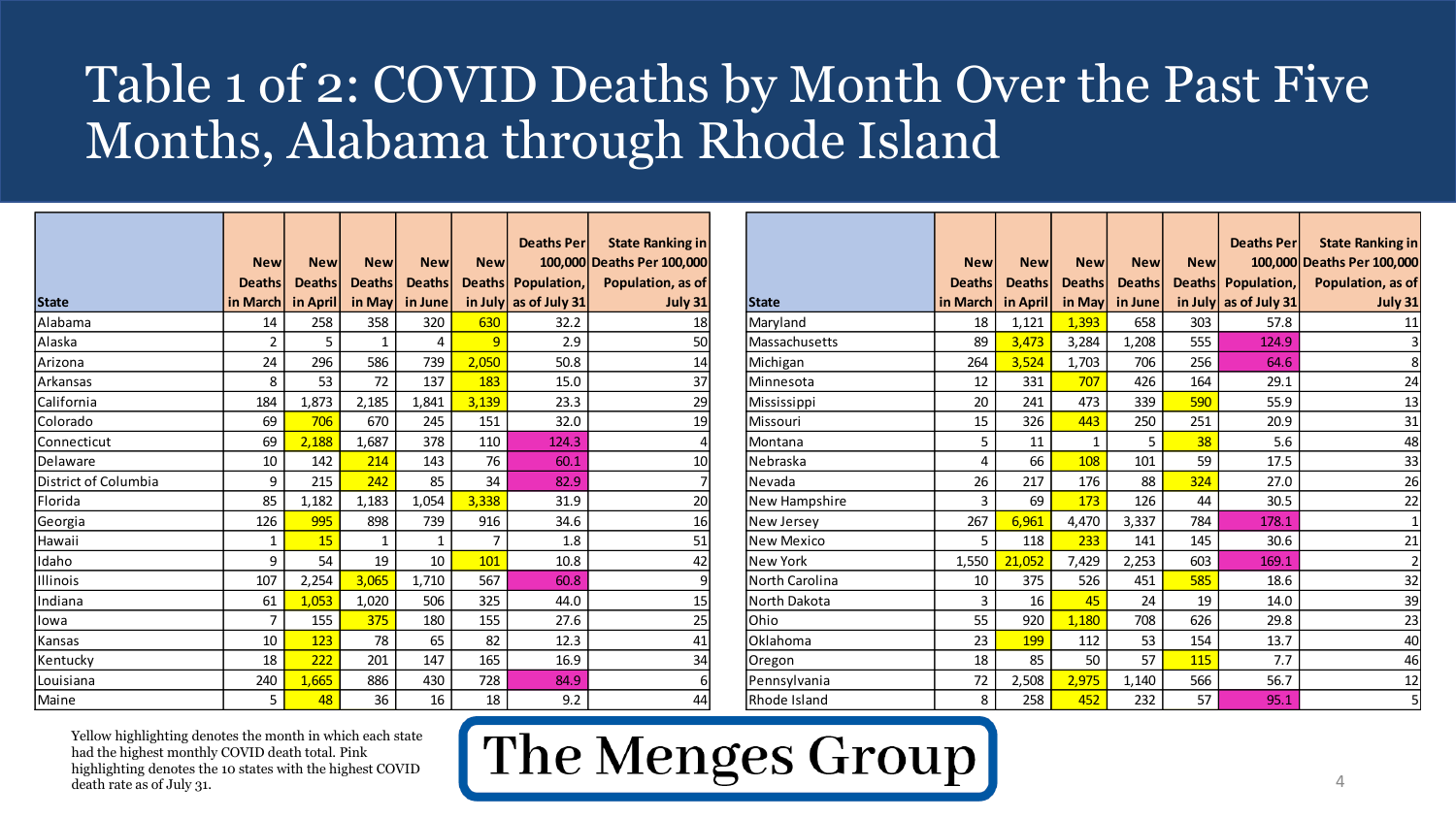### Table 2 of 2: COVID Deaths by Month Over the Past Five Months, South Carolina through Wyoming (Including US Territories and National Totals)

The Menges Group

|                             | <b>New</b>                   | <b>New</b>               | <b>New</b>               | <b>New</b>               | <b>New</b>               | <b>Deaths Perl</b> | <b>State Ranking in</b><br>100,000 Deaths Per 100,000 |
|-----------------------------|------------------------------|--------------------------|--------------------------|--------------------------|--------------------------|--------------------|-------------------------------------------------------|
|                             | <b>Deaths</b>                | <b>Deaths</b>            | <b>Deaths</b>            | <b>Deaths</b>            | <b>Deaths</b>            | Population,        | Population, as of                                     |
| <b>State</b>                | in March                     | in April                 | in May                   | in June                  | in July                  | as of July 31      | July 31                                               |
| South Carolina              | 22                           | 222                      | 250                      | 245                      | 973                      | 33.3               | 17                                                    |
| South Dakota                | $\mathbf{1}$                 | 16                       | 45                       | 29                       | 39                       | 14.7               | 38                                                    |
| Tennessee                   | 13                           | 187                      | 160                      | 237                      | 450                      | 15.3               | 36                                                    |
| Texas                       | 57                           | 771                      | 855                      | 799                      | 4,783                    | 25.1               | 28                                                    |
| Utah                        | 5                            | 41                       | 67                       | 59                       | 136                      | 9.6                | 43                                                    |
| Vermont                     | 13                           | 35                       | 7                        | 1                        | $\mathbf{1}$             | 9.1                | 45                                                    |
| Virginia                    | 12                           | 540                      | 823                      | 388                      | 411                      | 25.5               | 27                                                    |
| Washington                  | 225                          | 596                      | 304                      | 207                      | 321                      | 21.7               | 30                                                    |
| West Virginia               | $\mathbf{1}$                 | 43                       | 31                       | 18                       | 23                       | 6.5                | 47                                                    |
| Wisconsin                   | 25                           | 291                      | 278                      | 199                      | 150                      | 16.2               | 35                                                    |
| Wyoming                     |                              | $\overline{7}$           | 9                        | 4                        | 6                        | 4.5                | 49                                                    |
| 50 States + DC              | 3,899                        | 58,122                   | 42,539                   | 23,239                   | 26,315                   | 47.0               |                                                       |
| <b>Territories</b>          |                              |                          |                          |                          |                          |                    |                                                       |
| American Samoa              | $\overline{\phantom{a}}$     | $\overline{\phantom{a}}$ | $\overline{a}$           | L,                       | $\overline{\phantom{0}}$ | $\blacksquare$     |                                                       |
| Guam                        | 2                            | $\overline{4}$           | $\overline{\phantom{0}}$ | ٠                        | ٠                        | 3.6                |                                                       |
| Northern Mariana Islands*   | $\qquad \qquad \blacksquare$ | $\overline{2}$           | $\overline{\phantom{0}}$ | $\overline{\phantom{a}}$ | $\overline{\phantom{a}}$ | 3.5                |                                                       |
| Puerto Rico*                | 8                            | 84                       | 15                       | $\overline{\phantom{a}}$ | ٠                        | 3.5                |                                                       |
| Virgin Islands*             | $\qquad \qquad \blacksquare$ | $\overline{4}$           | 2                        | $\overline{\phantom{0}}$ | 1                        | 6.7                |                                                       |
| <b>Territories Subtotal</b> | 10                           | 94                       | 17                       |                          | $\mathbf{1}$             | 3.6                |                                                       |

**United States and Territories 3,909 58,216 42,556 23,239 26,316 46.5 -**

Yellow highlighting denotes the month in which each state had the highest monthly COVID death total.

• States fall into three roughly equal-sized groups in terms of which month has had the most COVID fatalities:

- o 18 states (and four territories) experienced their highest number of monthly deaths in April.
- o 16 states (plus the District of Columbia) experienced their highest number of deaths in May.
- o 16 states saw their greatest number of COVID deaths in July.
- o No state or territory experienced its highest number of COVID deaths during March or June.
- The USA's COVID death rate as of July 31<sup>st</sup> was 47 per 100,000 population. On this measure, the USA ranks 8th highest among the world's 144 countries with over 1 million residents.
	- o Six of the worst 10 states in terms of per capita COVID deaths experienced their highest number of deaths during April. Deaths in the remaining four "worst 10" states peaked in May.
	- o The 16 states with their highest death rates occurring most recently (in July) nonetheless tend to have relatively low cumulative deaths per 100,000 through July 31.

5 \*Northern Mariana Islands, Puerto Rico, and the US Virgin Islands stopped tracking deaths on July 13, May 8, and July 22, respectively. We kept their death rate the same as the last reported value.